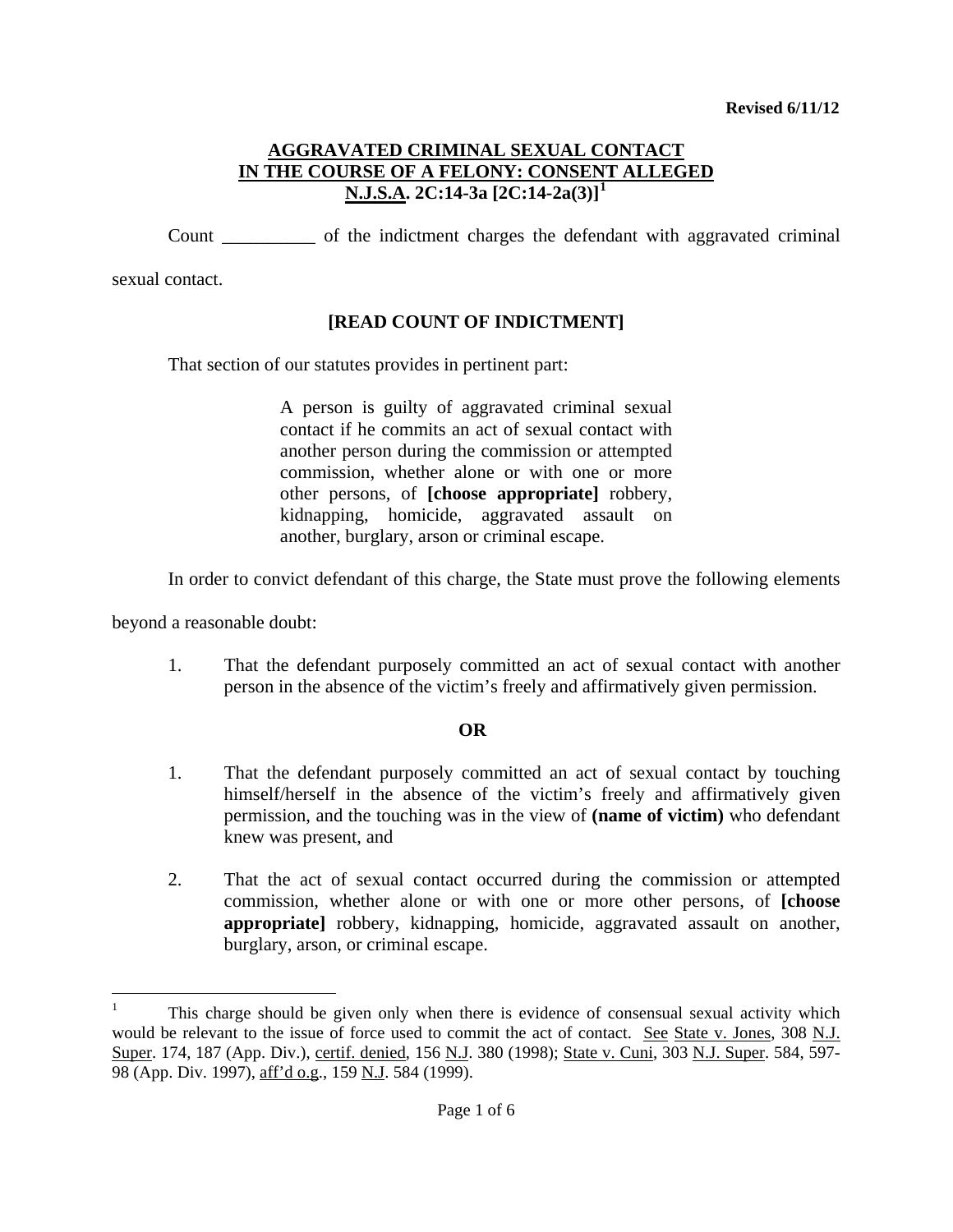The first element that the State must prove beyond a reasonable doubt is that defendant committed an act of sexual contact upon **(name of victim)**. Sexual contact means an intentional touching by **(name of victim)** or by the defendant, either directly or through clothing, of **(name of victim's)** or defendant's intimate parts for the purpose of degrading or humiliating **(name of victim)** or sexually arousing or gratifying defendant.

Intimate parts means **[CHOOSE APPROPRIATE]** sexual organs, genital area, anal area, inner thigh, groin, buttock or breast of a person.

To find that defendant committed an act of criminal sexual contact, you must find beyond a reasonable doubt both that the touching was intentional and that it was done with the purpose of degrading or humiliating **(name of victim)** or sexually arousing or gratifying the defendant.

Intentional means purposeful. A person acts purposely with respect to the nature of his/her conduct or a result thereof if it is his/her conscious object to engage in conduct of that nature or to cause such a result. A person acts purposely with respect to the attendant circumstances if he/she is aware of the existence of such circumstances or believes or hopes that they exist.

# **[WHEN DEFENDANT IS CHARGED WITH TOUCHING HIMSELF/HERSELF,**

**ADD THE FOLLOWING:** The State must prove beyond a reasonable doubt that the touching was in view of the victim whom the defendant knew to be present.<sup>[2](#page-0-1)</sup> The State is not required to prove that **(name of victim)** actually observed or witnessed the alleged sexual contact. Rather, the State must prove that the alleged sexual contact occurred in the view of **(name of victim)**.

<span id="page-1-0"></span> $\overline{2}$ 

State v. Zeidell, 154 N.J. 417 (1998).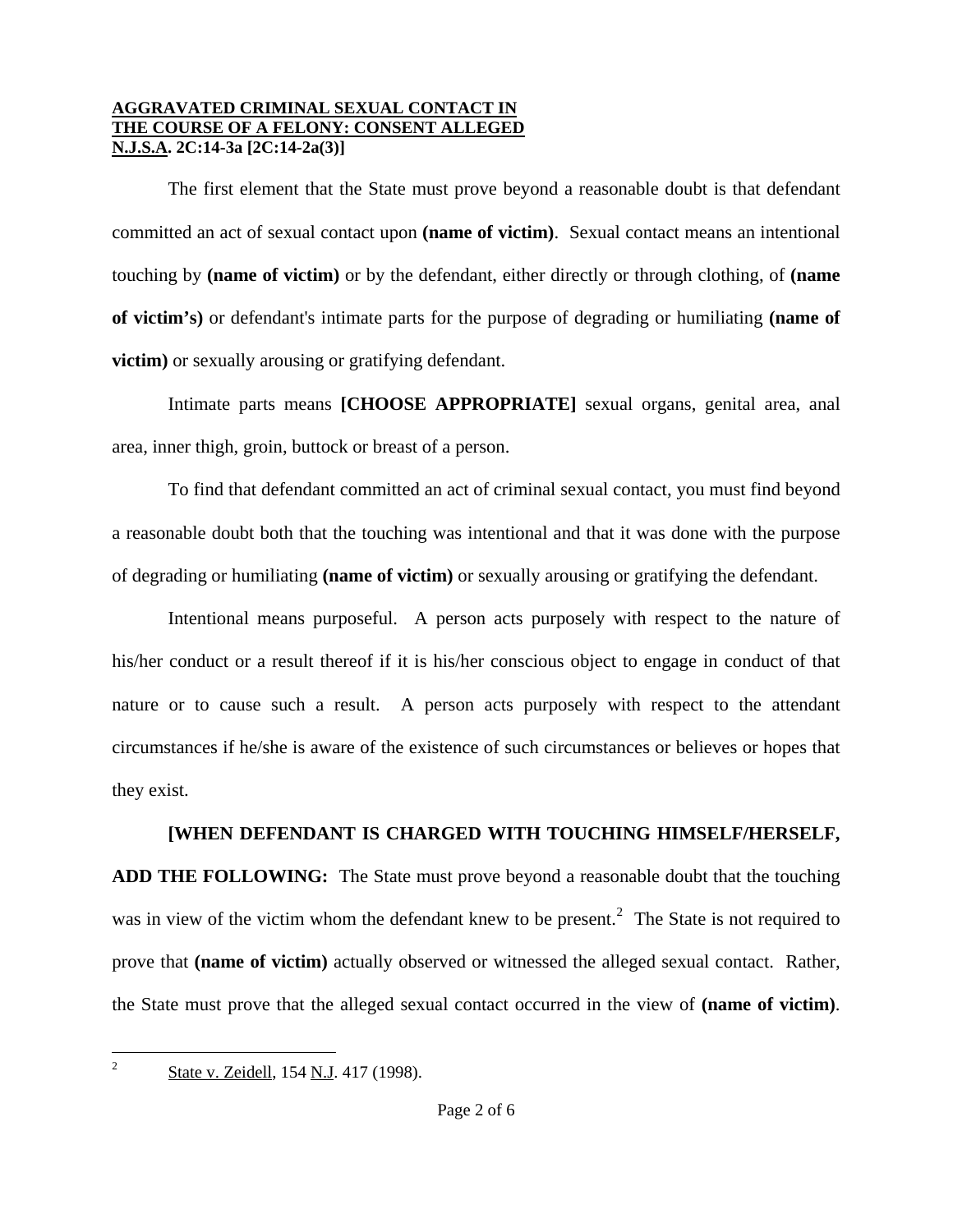"Field of vision" is not limited to the visual direction in which the alleged victim is focused upon at the particular time when the alleged sexual contact is said to have occurred. Field of vision includes the areas that (name of victim) was capable of viewing.<sup>[3](#page-1-0)</sup> The State must prove beyond a reasonable doubt that **(name of victim)** was present.

A person acts knowingly with respect to the nature of his conduct or the attendant circumstances if he/she is aware that the conduct is of that nature or that such circumstances exist or the person is aware of a high probability of their existence. A person acts knowingly with respect to a result of the conduct if he/she is aware that it is practically certain that the conduct will cause such a result. "Knowing," "with knowledge," or equivalent terms have the same meaning.]

Purpose [and knowledge] [is] [are] [a] condition[s] of the mind. [It] [They] cannot be seen. Often, [it] [they] can only be determined by inference from defendant's conduct, words or acts. A state of mind is rarely susceptible of direct proof but must ordinarily be inferred from the facts. Therefore, it is not necessary that the State produce witnesses to testify that an accused said that he/she had a certain state of mind when he/she did a particular thing. It is within your power to find that such proof has been furnished beyond a reasonable doubt by inference which may arise from the nature of his/her acts and conduct and from all he/she said and did at the particular time and place and from all surrounding circumstances established by the evidence.<sup>[4](#page-2-0)</sup>

The State must further prove beyond a reasonable doubt that defendant committed the act

 $\overline{3}$ <sup>3</sup> State v. Breitweiser, 373 N.J. Super. 271, 276, 286-87 (App. Div. 2004).

<span id="page-2-1"></span><span id="page-2-0"></span><sup>4</sup> The underlying offense(s) charged, e.g., robbery, kidnapping, homicide, burglary, may feature different states of mind. In that case, the court should include those states of mind in this portion of the charge.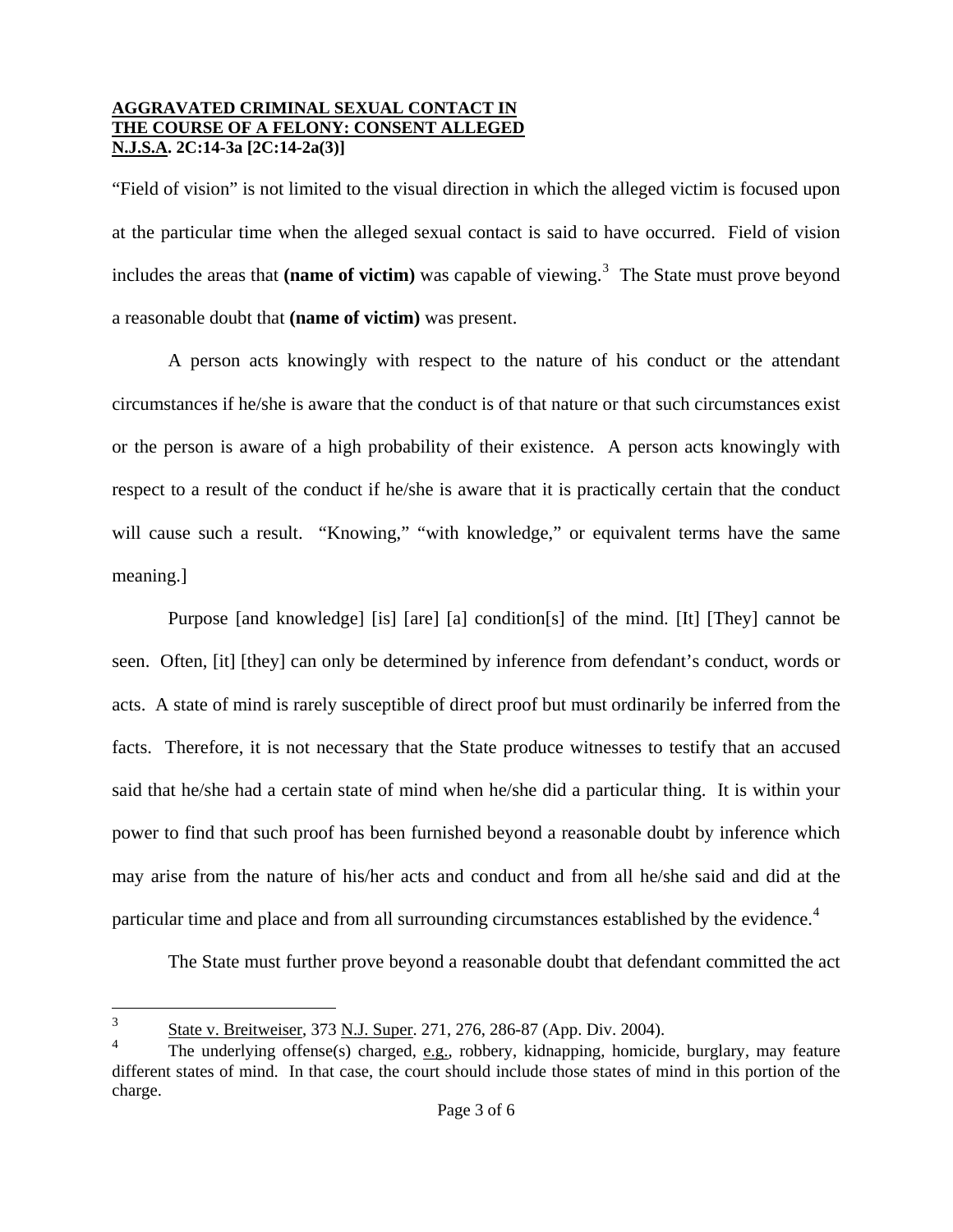of sexual contact without the victim's freely and affirmatively given permission to the specific act of contact alleged to have occurred.[5](#page-2-1) The State alleges that **(describe sexual contact alleged)**. You must decide whether the defendant's alleged act of sexual contact was undertaken in circumstances that led the defendant reasonably to believe that the victim had freely given affirmative permission to the specific act of sexual contact. Simply put, affirmatively given permission means the victim did or said something which would lead a reasonable person to believe (he/she) was agreeing to engage in the act of sexual contact, and freely given permission means the victim agreed of (his/her) own free will to engage in the act of sexual contact. Freely and affirmatively given permission can be indicated either through words or through actions that, when viewed in light of all the surrounding circumstances, would demonstrate to a reasonable person that affirmative and freely given permission for the specific act of sexual contact had been given.

Persons need not, of course, expressly announce their consent to engage in an act of sexual contact for there to be affirmative permission. Permission to engage in an act of sexual contact can be and indeed often is indicated through physical actions rather than words. Permission is demonstrated when the evidence, in whatever form, is sufficient to demonstrate that a reasonable person would have believed that the alleged victim had affirmatively and freely given authorization to the act.

 Proof that the act of sexual contact occurred without the victim's permission can be based on evidence of conduct or words in light of surrounding circumstances, and must demonstrate

<span id="page-3-0"></span>5

Page 4 of 6 5 State in the Interest of M.T.S., 129 N.J. 422 (1992).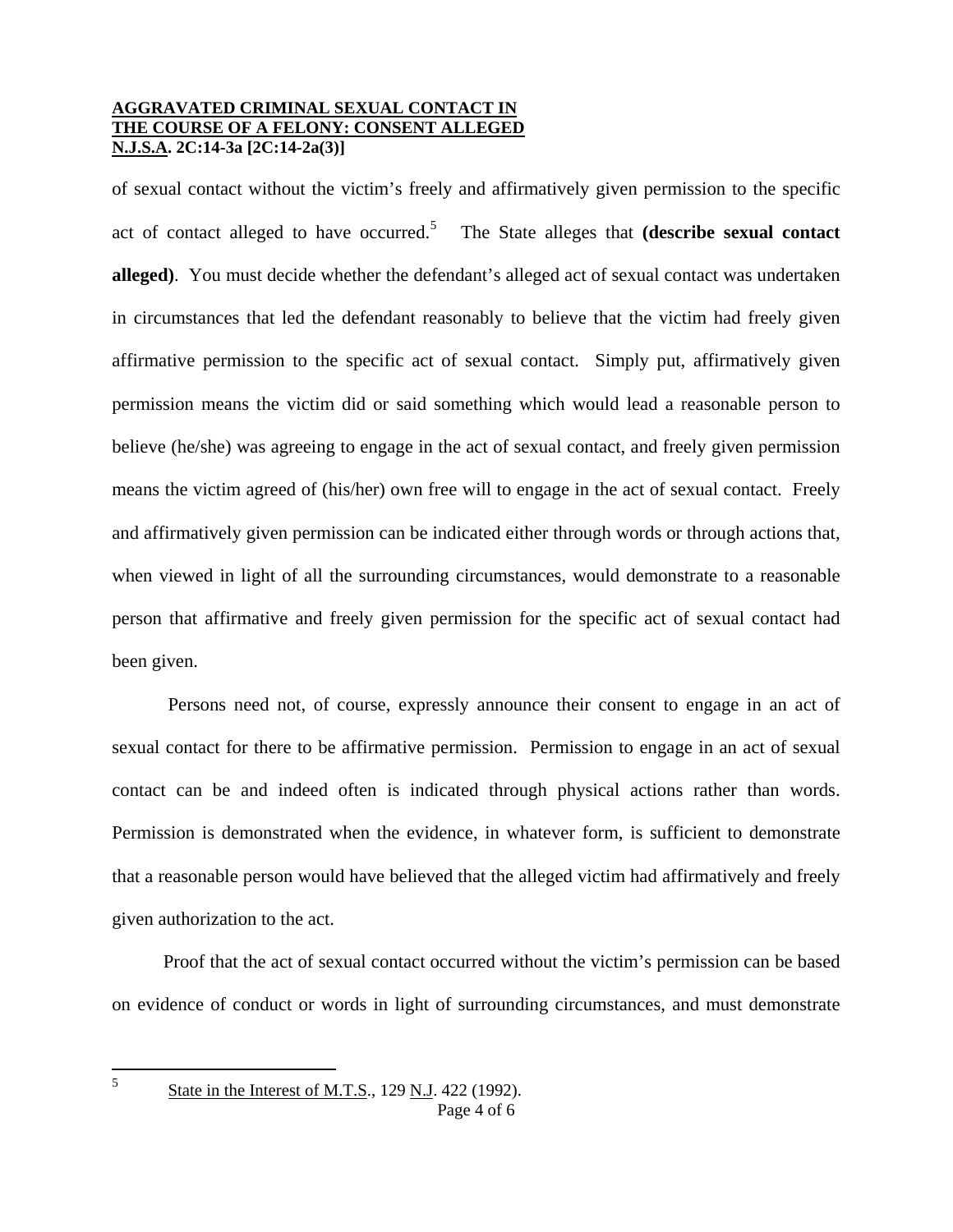beyond a reasonable doubt that a reasonable person would not have believed that there was affirmative and freely given permission. If there is evidence to suggest that the defendant reasonably believed that such permission had been given, the State must demonstrate either that the defendant did not actually believe that such permission had been freely given, or that such a belief was unreasonable under all of the circumstances.

In determining the reasonableness of defendant's belief that the victim had freely given affirmative permission, you must keep in mind that the law places no burden on the alleged victim to have expressed non-consent or to have denied permission.

## **[CHARGE IF APPROPRIATE]**

You should not speculate as to what the alleged victim thought or desired or why (he/she) did not resist or protest. The State is not required to prove that the victim resisted, or resisted to the utmost or reasonably resisted the sexual contact.

## **[CHARGE IN ALL CASES]**

The second element that the State must prove beyond a reasonable doubt is that the sexual contact occurred during the commission or attempted commission, whether alone or with one or more other persons, of **[choose appropriate]** robbery, kidnapping, homicide, aggravated assault on another,<sup>[6](#page-3-0)</sup> burglary, arson, or criminal escape. **[Instruct the jury on the elements of the appropriate crime or attempted crime or, if already charged, remind jurors of previous** 

<span id="page-4-0"></span>i

<sup>6</sup> Note that under this statute aggravated assault on another refers to a situation in which an aggravated assault is committed or attempted upon a third person (not the victim) to compel a victim to submit to an aggravated criminal sexual contact. State v. Rangel, 422 N.J. Super. 1 (App. Div. 2011), certif. granted, 209 N.J. 233 (2012). Where appropriate, the jury should be so charged.